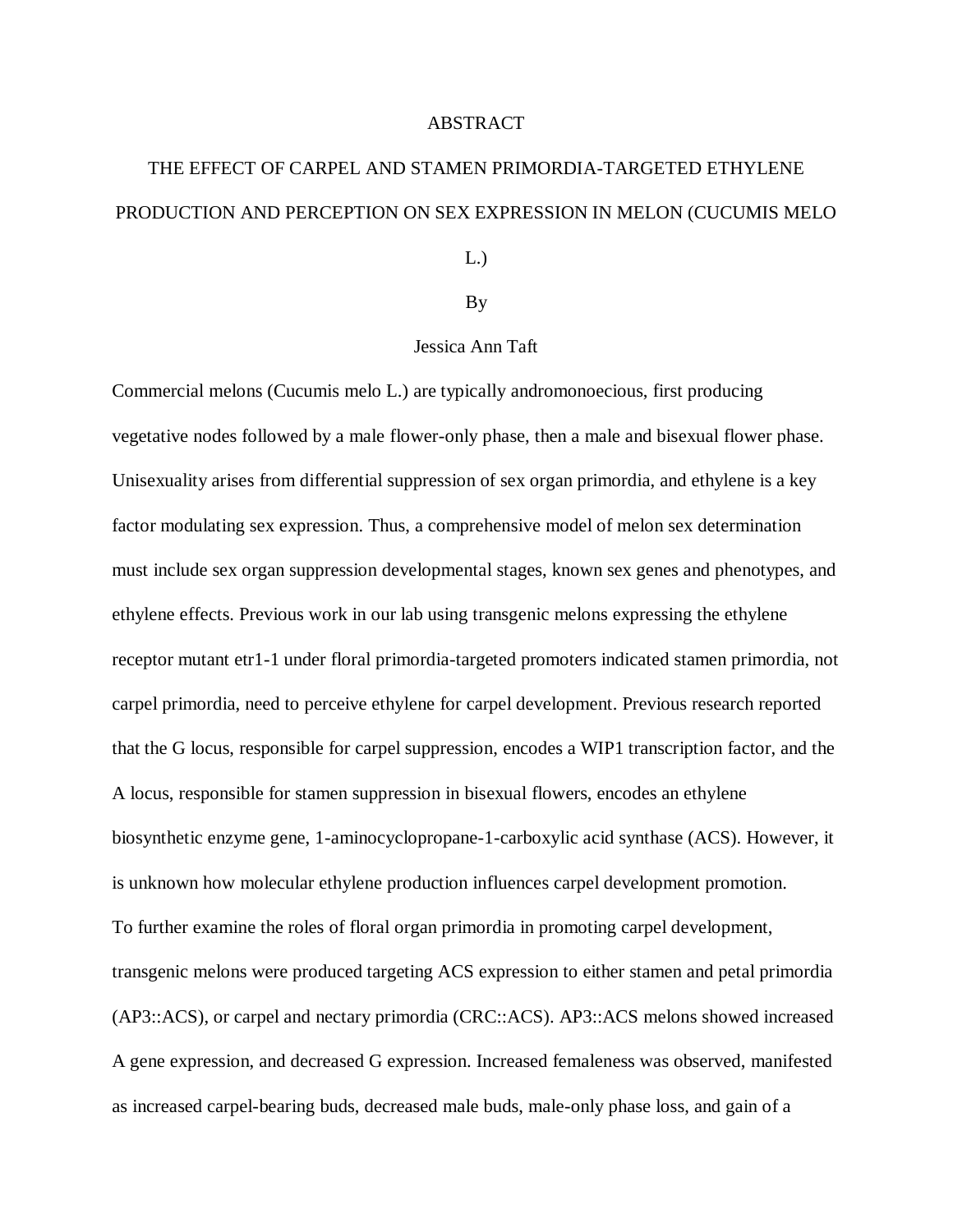bisexual-only phase not seen in wild type. Microscopic analysis of apices showed reduced progression of floral buds into sex determination stages. In contrast, CRC::ACS melons showed no difference in sex expression patterns or sex gene expression. These results, coupled with knowledge of sex gene identities and sex phenotypes, led to an integrated model of melon floral sex determination.

Increased femaleness was also observed in transgenic melons targeting etr1-1 to carpel and nectary primordia (CRC::etr1-1). To investigate if this phenotype is useful for increased and earlier fruit set, CRC::etr1-1 melons were examined in the field. Transgenic plants had earlier and increased number of carpel-bearing flowers and fruit set. However, CRC::etr1-1 fruit were smaller, resulting in equivalent kg/plot, and showed either earlier ripening (line M5), or no obvious external ripening (line M15). Externally green M15 fruit had extensive internal ripening with elevated internal ethylene levels, equivalent to wild type orange fruit. Expression of etr1-1 was higher in M15 exocarp compared to mesocarp, likely leading to external ripening inhibition. It has been proposed that, in addition to the two major sex loci, one or more modifiers act to stabilize gynoecious and hermaphrodite genotypes. Other members of the ACS or ACC oxidase (ACO; ethylene biosynthetic enzyme) families may modulate sex determination. To evaluate gene expression within different sex genotypes, hermaphrodite (ggaa) and monoecious (G-A-) lines were produced from a gynoecious (ggAA) and andromonoecious (GGaa) cross. F1 progeny were monoecious as predicted and F2 sex phenotype segregation ratios were consistent with a four gene model. Three new ACS gene members were identified using the melon genome; expression of the 7 ACS and 3 ACO genes was analyzed in apices of different genotypes. All ACS and ACO members showed higher expression in gynoecious and hermaphrodite apices compared to andromonoecious and monoecious. Together, these studies provide further insight